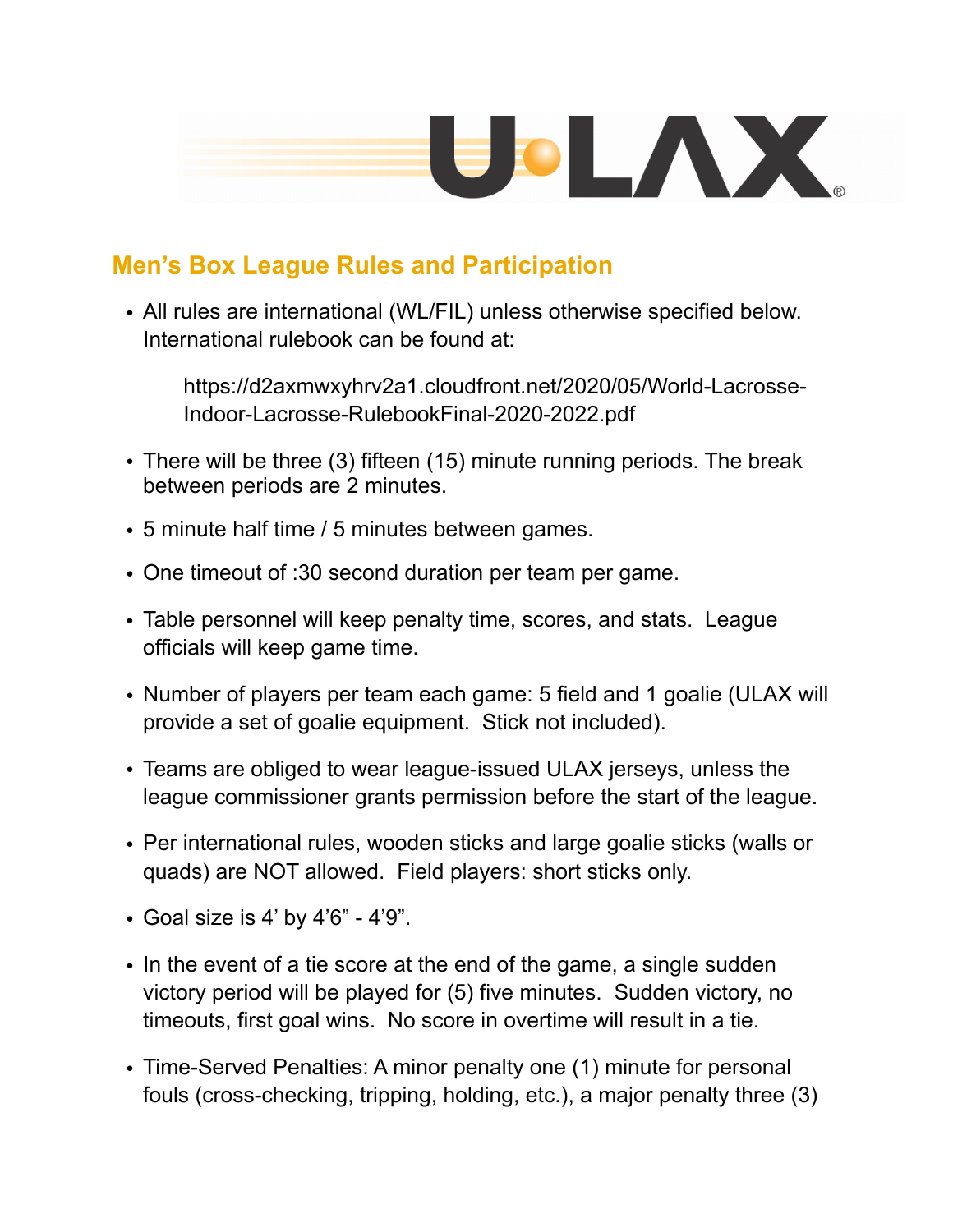minutes for dangerous fouls (charging into the boards, butt-ending attempt, etc.).

- Time-Served Penalty Releases: In the case that a penalty which impacts the manpower on the floor expires during a dead-ball situation (due to the running clock), the player may not exit the penalty box until live play is whistled in (i.e., penalty time starts on the restart of the whistle).
- Coincidental minor/major penalties: when coincidental minor penalties or coincidental major penalties of equal duration are imposed against players of both teams, the penalized players shall take their places in the penalty box and teams shall continue to play man down. Such penalized players should not leave the penalty box until the first nontechnical stoppage of play following the expiry of their penalties.
- A match penalty involves the suspension of the player for the balance of the game and the offended shall be ordered off the floor immediately. The "in home" player is to replace the penalized player for the full three minutes of playing time regardless of the number of goals scored. A player incurring a Match Penalty shall automatically receive a game suspension.
- All games will begin promptly at the time posted on the ULAX website.
- Be ready on time the game will start no later than five (5) minutes after the scheduled start time regardless if teams are ready to play.
- As the league is also a promotion of the game of lacrosse to the public we ask all players to play fair and within the rules and spirit of sportsmanship.
- **DEFAULT FORFEITS**: Unless the captains agree otherwise prior to the start of the game, if a team cannot produce a goalie and a minimum of three (3) players by ten (10) minutes after the scheduled start time they will forfeit and the game will considered a scrimmage. Players from another team can only step in to play for a team that has less than five (5) runners present and if the opposing team captain allows it to count as a